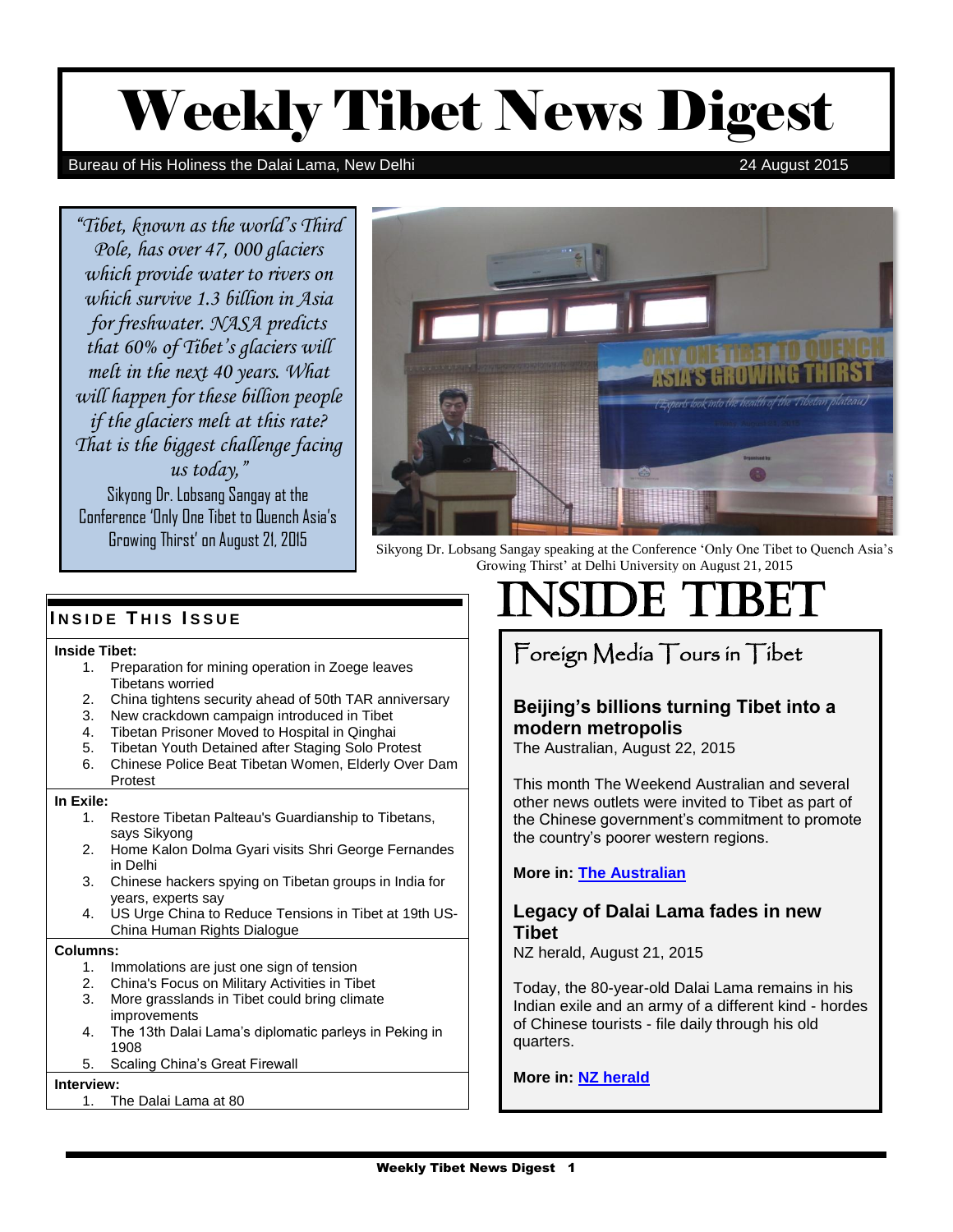# **Preparation for mining operation in Zoege leaves Tibetans worried**

Phayul, August 22, 2015

Workers of a Chinese government's mining division have forced their way near a hill considered sacred by local Tibetans of Dingwa township in Zoege County in Amdo Ngaba.

**More in: [Phayul](http://www.phayul.com/news/article.aspx?id=36399&article=Preparation+for+mining+operation+in+Zoege+leaves+Tibetans+worried)**

# **China tightens security ahead of 50th TAR anniversary**

Tibetan Review, August 21, 2015

China said it was strengthening security measures in the Tibet Autonomous Region (TAR) in preparation for its 50 anniversary celebrations early next month.

**More in: [Tibetan Review](http://www.tibetanreview.net/china-tightens-security-ahead-of-50th-tar-anniversary/)**

# **New crackdown campaign introduced in Tibet ahead of sensitive anniversary celebrations**

TCHRD, August 20, 2015

In preparation for the 50th founding anniversary of Tibet Autonomous Region (TAR), the Chinese authorities have begun implementing the 'Clean Sweep and Strike' (Ch: da jian cha) campaign ostensibly to provide security to postal activities.

**More in: [TCHRD](http://www.twitlonger.com/show/n_1sn9o7a)**

# **Tibetan Prisoner Linked to 2012 Self-Immolation is Moved to Hospital in Qinghai** RFA, August 19, 2015

Phuntsok, a Tibetan prisoner linked to a 2012 selfimmolation protest in northwestern China's Qinghai province has been moved to an emergency care facility in the provincial capital Xining after complaining of severe stomach pain.

# **More in: [RFA](http://www.rfa.org/english/news/tibet/moved-08192015162814.html)**

# **Tibetan Youth is Detained after Staging Solo Protest in Lithang**

RFA, August 19, 2015

Police in southwestern China's Sichuan province detained a young Tibetan man this week after he launched a brief protest in a public square, calling out for Tibetan freedom and the return of exiled spiritual leader the Dalai Lama.

**More in: [RFA](http://www.rfa.org/english/news/tibet/solo-08192015133401.html)**

# **Chinese Police Beat Tibetan Women, Elderly Over Dam Protest**

RFA, August 18, 2015

Security forces in northwestern China's Qinghai province attacked and beat a group of elderly Tibetan villagers and women who were blocking construction of a dam last week, injuring an unknown number and later detaining several.

**More in: [RFA](http://www.rfa.org/english/news/tibet/protest-08182015165252.html)**

# I EXILE

# **Restore Tibetan Palteau's Guardianship to Tibetans, says Sikyong**

Tibet Policy Institute, August 22, 2015

Sikyong Dr. Lobsang Sangay expressed that the Tibet issue is not simply a concern for the six million Tibetans but has larger implications for a great number of people who have a direct stake.

# **More in: [TPI](http://tibetpolicy.net/comments-briefs/restore-tibetan-plateaus-guardianship-to-tibetans-says-sikyong/)**

# **Home Kalon Dolma Gyari visits Shri George Fernandes in Delhi**

Tibet.net, August 22, 2015

Home Kalon Gyari Dolma called on long-time friend of Tibet, Shri George Fernandes, former NDA Chairman at his residence yesterday. George Fernandes is under intensive care from Alzheimer's disease.

# **More in: [Tibet.net](http://tibet.net/2015/08/home-kalon-dolma-gyari-visits-shri-george-fernandes-in-delhi/)**

# **Chinese hackers spying on Tibetan groups in India for years, experts say**

SCMP, August 21, 2015

Chinese hackers are believed to have targeted Tibetan exile groups in India that Beijing views as a threat for at least four years, despite China denying any official involvement in hacking.

### **More in: [SCMP](http://www.scmp.com/tech/social-gadgets/article/1851099/chinese-hackers-spying-tibetan-groups-india-years-experts-say)**

# **US Urge China to Reduce Tensions in Tibet at 19th US-China Human Rights Dialogue** Tibet.net, August 18, 2015

Mr. Tom Malinoski, Assistant Secretary, Bureau of Democracy, Human Rights and Labor, stated among other things, that the US urged China to reduce tensions in Tibetan areas during the dialogue.

**More in: [Tibet.net](http://tibet.net/2015/08/us-urge-china-to-reduce-tensions-in-tibet-at-19th-us-china-human-rights-dialogue/)**